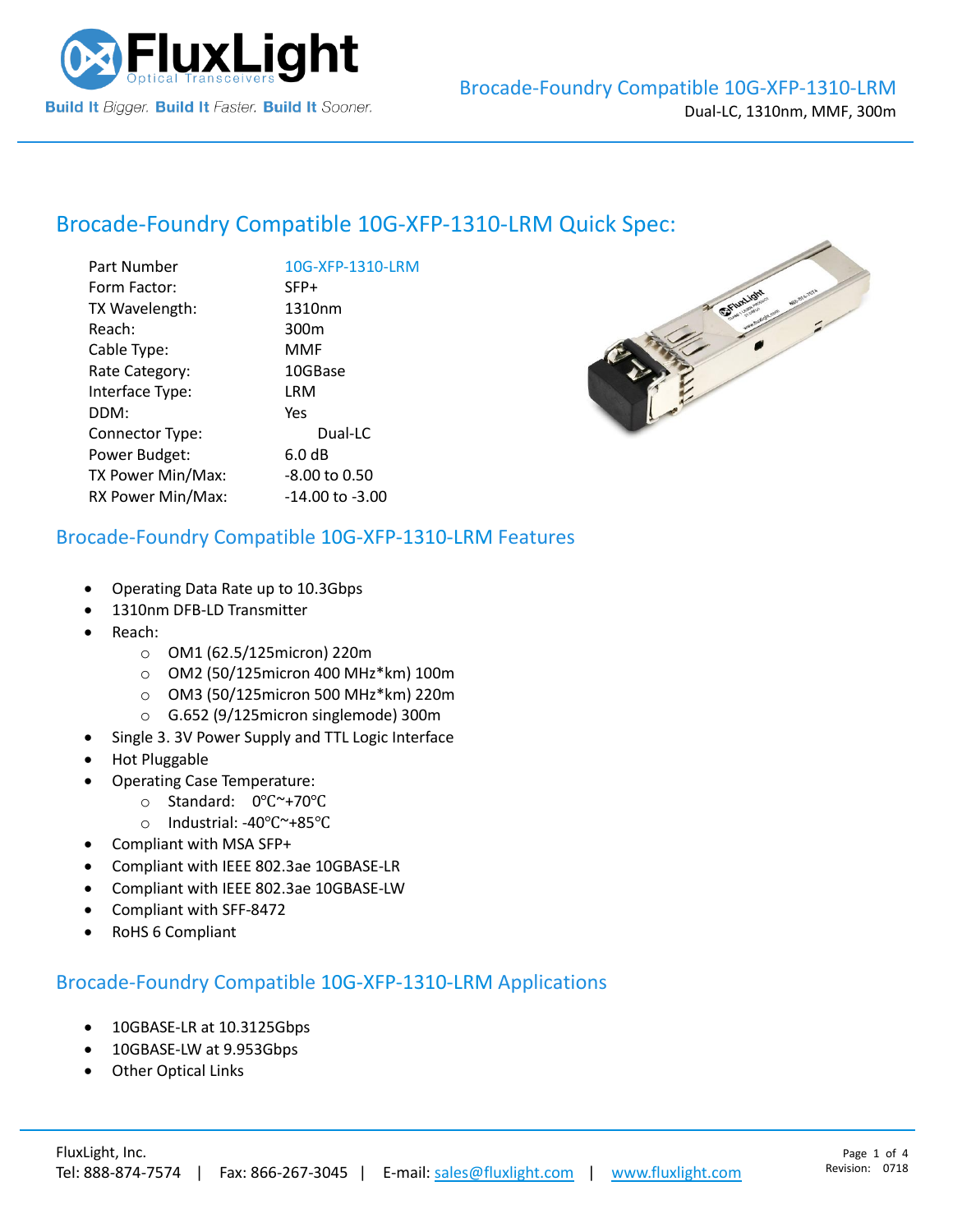

# Brocade-Foundry Compatible [10G-XFP-1310-LRM](https://www.fluxlight.com/) Specification

### Electrical Characteristics (Condition: Ta=TOP)

| <b>Parameter</b>                  | <b>Symbol</b> | Min.        | <b>Typ</b> | Max.      | <b>Unit</b> | <b>Notes</b>                          |
|-----------------------------------|---------------|-------------|------------|-----------|-------------|---------------------------------------|
| <b>CML Inputs(Differential)</b>   | Vin           | 150         |            | 1200      | $mV$ p-p    | AC coupled inputs                     |
| <b>Supply Current</b>             | ICC           |             |            | 300       | mA          |                                       |
| Input Impedance (Differential)    | Zin           | 85          | 100        | 115       | ohm         | $\text{Rin} > 100 \text{ kohm } @$ DC |
| Tx_Disable Input Voltage - Low    | VIL           | $\mathbf 0$ |            | 0.8       | v           |                                       |
| Tx_Disable Input Voltage - High   | <b>VIH</b>    | 2.0         |            | 3.45      | v           |                                       |
| Tx_Fault Output Voltage - Low     | <b>VOL</b>    | 0           |            | 0.5       | v           |                                       |
| Tx_Fault Output Voltage - High    | <b>VOH</b>    | 2.0         |            | $Vcc+0.3$ | v           |                                       |
| <b>CML Outputs (Differential)</b> | Vout          | 350         |            | 700       | mV pp       | AC coupled outputs                    |
| Output Impedance (Differential)   | Zout          | 85          | 100        | 115       | ohms        |                                       |
| Rx_LOS Output Voltage-Low         | <b>VOL</b>    | 0           |            | 0.5       | $\vee$      |                                       |
| Rx LOS Output Voltage-High        | <b>VOH</b>    | 2.5         |            |           | v           |                                       |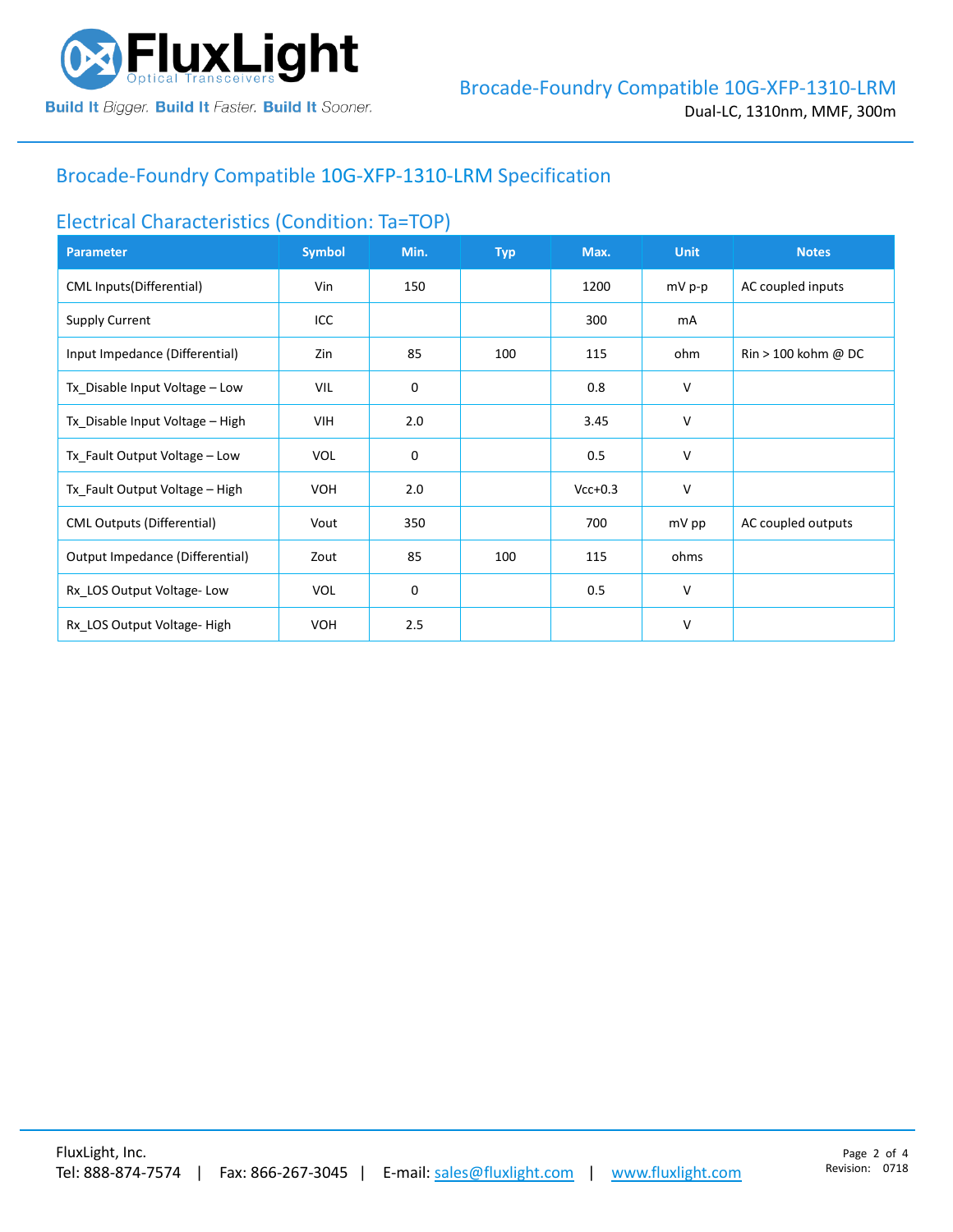

# Optical Characteristics (Condition: Ta=TOP)

| <b>TX</b>                            |                |                               |                          |                          |                          |              |  |
|--------------------------------------|----------------|-------------------------------|--------------------------|--------------------------|--------------------------|--------------|--|
| <b>Parameter</b>                     |                | <b>Symbol</b>                 | <b>Min</b>               | <b>Typ</b>               | <b>Max</b>               | <b>Unit</b>  |  |
| Data Rate                            |                |                               | $\overline{\phantom{a}}$ | 10.3                     | $\overline{\phantom{a}}$ | Gb/s         |  |
| 9µm Core Diameter SMF                |                |                               |                          | 10                       |                          | Km           |  |
| Centre wavelength                    |                | λс                            | 1270                     | 1310                     | 1355                     | nm           |  |
| Output Spectral Width(-20dB)         |                | Δλ                            | $\overline{\phantom{a}}$ | $\overline{\phantom{a}}$ | $\mathbf{1}$             | nm           |  |
| Average Output Power                 |                | $P_{\text{out}}$              | -8                       | $\overline{\phantom{a}}$ | $+0.5$                   | dBm          |  |
| <b>Extinction Ratio</b>              |                | ER                            | 3.5                      | $\overline{\phantom{a}}$ | $\overline{\phantom{a}}$ | dB           |  |
| Average Power of OFF Transmitter     |                |                               |                          |                          | $-30$                    | dBm          |  |
| Side Mode Suppression Ratio          |                | SMSR                          | 30                       |                          |                          | dB           |  |
| Input Differential Impedance         |                | Zin                           | 90                       | 100                      | 110                      | Ω            |  |
| <b>TX Disable</b>                    | <b>Disable</b> |                               | 2.0                      |                          | $Vcc+0.3$                | $\mathsf{V}$ |  |
|                                      | Enable         |                               | $\mathsf 0$              |                          | 0.8                      |              |  |
| <b>TX Fault</b>                      | Fault          |                               | 2.0                      |                          | $Vcc+0.3$                | $\mathsf{V}$ |  |
|                                      | Normal         |                               | $\mathsf 0$              |                          | 0.8                      |              |  |
| TX Disable Assert Time               |                | $t$ _off                      |                          |                          | 10                       | us           |  |
| <b>RX</b>                            |                |                               |                          |                          |                          |              |  |
| <b>Parameter</b>                     |                | <b>Symbol</b>                 | Min                      | <b>Typ</b>               | <b>Max</b>               | <b>Unit</b>  |  |
| Center Wavelength                    |                | λс                            | 1260                     |                          | 1565                     | nm           |  |
| <b>Receive Sensitivity</b>           |                | $P_{in}$                      | $\overline{\phantom{a}}$ | $\blacksquare$           | $-14$                    | dBm          |  |
| Maximum Input Power                  |                | $P_{MAX}$                     | $-3$                     | 0                        | ÷,                       | dBm          |  |
| Signal Detect Threshold-Assertion:   |                | $\mathsf{SD}_{\mathsf{HIGH}}$ | $\blacksquare$           | $\overline{\phantom{a}}$ | $-15$                    | dBm          |  |
| Signal Detect Threshold-Deassertion: |                | SDLow                         | $-25$                    | $\overline{\phantom{a}}$ |                          | dBm          |  |
| <b>Output Differential Impedance</b> |                | Pin                           | 90                       | 100                      | 110                      | Ω            |  |
| Receiver Overload                    |                | Pmax                          | 0.5                      |                          |                          | dBm          |  |
| <b>Optical Return Loss</b>           |                | ORL                           |                          |                          | $-12$                    | dB           |  |
| LOS                                  | High           | $2.0\,$                       |                          |                          | $Vcc+0.3$                | ${\sf V}$    |  |
|                                      | Low            | $\pmb{0}$                     |                          |                          | $0.8\,$                  |              |  |